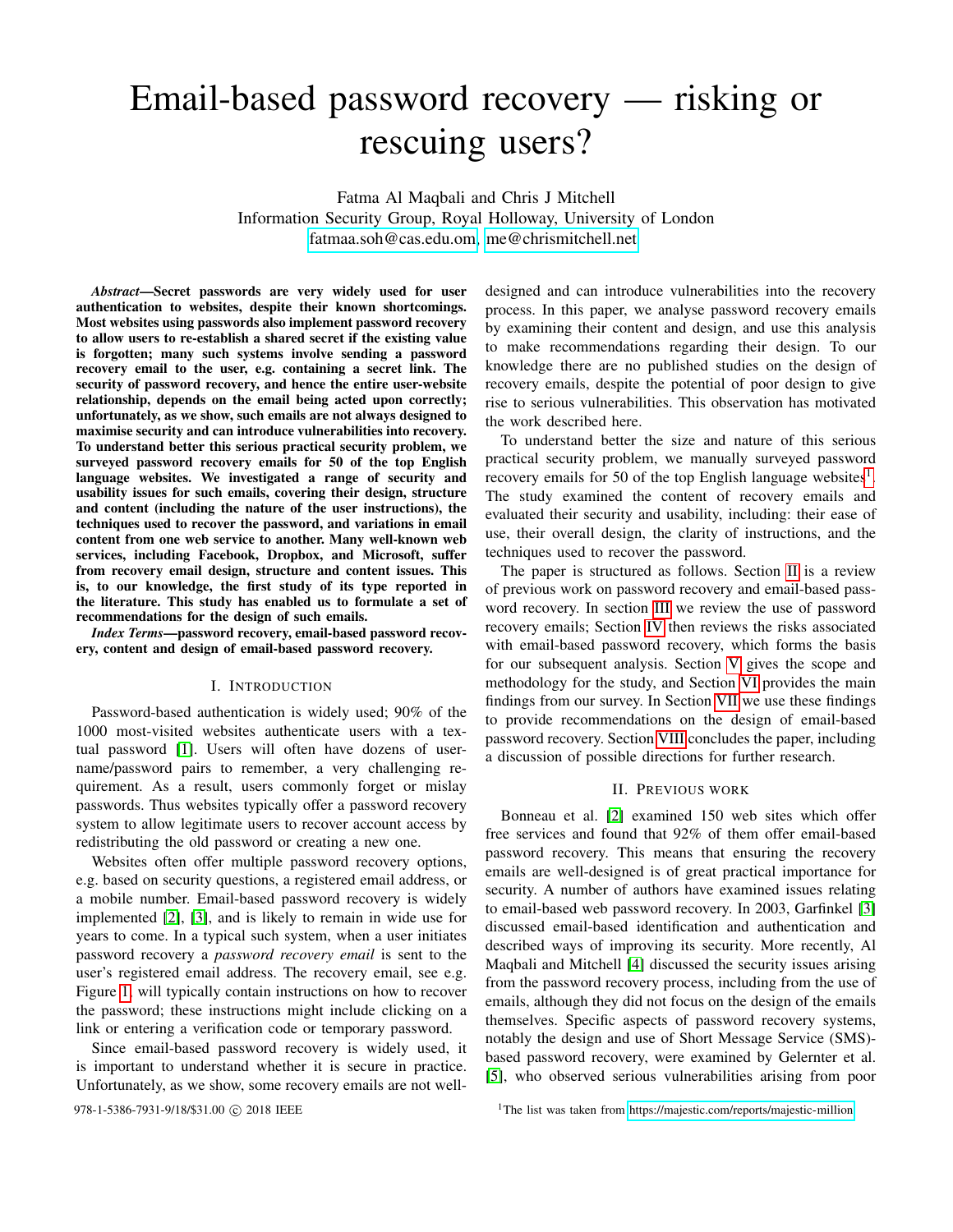design of such SMSs. Just as in SMS-based recovery, the use of emails for password recovery has inherent problems, [\[4\]](#page-4-5), [\[6\]](#page-4-7). E.g., the email may fall into the wrong hands if the email address used is no longer correct. However, our main concern here is how the design of recovery emails can affect security.

#### III. PASSWORD RECOVERY EMAILS

## <span id="page-1-1"></span>*A. Use of recovery emails*

Email-based password recovery (see, for example, [\[4\]](#page-4-5)) involves an email being sent to the user by the web service; this email contains a secret which, on the assumption that the email can only reach the intended user, is used to authorise the password recovery request. The email may also contain information which helps the user to reset their password at the website. These emails vary in content and design, although in all cases it is vital that the email is not available to third parties who could use the secret in the email to hijack the recovery process. Given that correct use of the email by its recipient is security-critical, the content and design of the email are clearly of importance in practice, since they will affect how the email is treated by the user.

Figure [1](#page-1-0) shows a Dropbox password recovery email. Such emails typically include a user greeting, the email purpose, instructions (possibly including what to do if the user did not request recovery), and contact details. The instructions will include a (one-time-secret) mechanism enabling password recovery, e.g. a URL (link) or code/temporary password. Clicking on such a link redirects the browser to a page enabling the user to set up a new password. Verification codes/temporary passwords typically give temporary access to a user account purely to establish a new password, e.g. as used by Amazon and Wikipedia.



<span id="page-1-0"></span>Fig. 1. Example password recovery email (from dropbox.com)

#### *B. Email structure*

In general, emails can be divided into *header* and *body* [\[7\]](#page-4-8); however, for our purposes we further divide password recovery emails into four components: the email preheader, email header, email body and email signature (where preheader and signature are parts of the body), as follows.

• Email preheader (Johnson Box<sup>[2](#page-1-2)</sup> or Snippet). This corresponds to the first few words of an email, the exact length being determined by the email client. Figure [2](#page-1-3) shows examples of Gmail preheaders. It is typically displayed by the email client after the subject header field (see below), to give the recipient an idea of what the email is about<sup>[3](#page-1-4)</sup>. Despite its variability across clients, we discuss below the importance of the preheader in ensuring that emails are handled appropriately by their recipients. Given the small number of clients in widespread use, it is relatively easy for email senders to check the appearance of the preheader for the vast majority of users.

 $\Box\ \ \textcolor{red}{\not\preceq\!\!\!\triangle} \ \ \textcolor{red}{\mathcal{D}} \ \ \textsf{Facebook}$ Inbox 634185 is your Facebook account recovery code - www.facebook.com/recover/code?u=

#### <span id="page-1-3"></span>Fig. 2. Message preheader example

- Email header. The header can only contain printable US-ASCII characters (except for carriage return, line feed, and colon), [\[7\]](#page-4-8), and contains message metadata. It is broken into fields, each starting with a name followed by a colon (:). Examples of key header fields are briefly described below; many of these fields are displayed by the email client, along with the body of the message.
	- The subject field is chosen by the sender, and is commonly used to give a summary of the email.
	- The to and from fields contain the email addresses of the sender and recipient, as specified by the sender.
	- The orig-date indicates when the email was sent.
	- The message-ID is a globally unique email identifier, [\[8\]](#page-4-9), [\[7\]](#page-4-8).

Email clients will typically display the *subject*, *to*, *from* and *orig-date* fields in lists of received emails; other header fields, e.g. the *message-ID*, are typically optionally viewable. For example, the Gmail *show original* button will reveal the entire email header.

- Email body. This constitutes the contents of the email. Email bodies were originally simply text strings, but MIME [\[9\]](#page-4-10) allows bodies in a range of formats and with multiple parts. Today many email bodies contain an HTML-formatted part, which is by default what is displayed; this is thus the most important part for our analysis, and we look in detail at the information included in recovery email bodies below.
- Email signature. This is included at the end of the email body in a format determined by the sender's email client and the user. Its purpose is to provide information about the sender in an accessible form.

<span id="page-1-4"></span><span id="page-1-2"></span><sup>2</sup>http://hyperlinkcode.com/blog/html-johnson-box/

<sup>3</sup>The term 'preheader' is perhaps misleading since it is displayed after the subject header field, and actually occurs in the email after the header.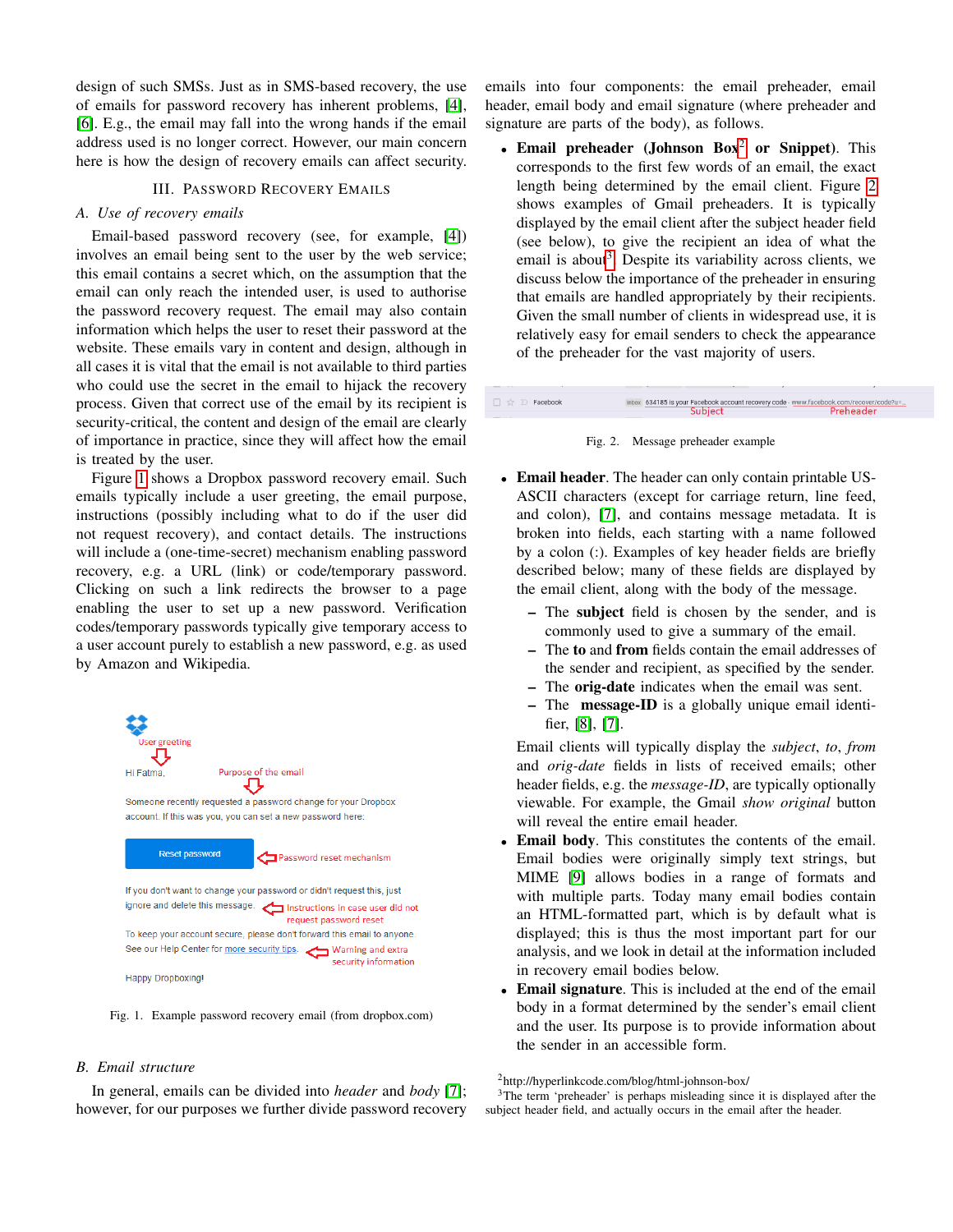## *C. Email client features*

A range of email information can be displayed by an email client, some of which is computed by the client rather than being contained in the email itself. Examples of information of this latter type include the following.

- Sender Policy Framework (SPF) [\[10\]](#page-4-11) is an emailvalidation system designed to detect and block email spoofing. It allows receiving email exchangers to check that an incoming email from a domain comes from a host authorized by that domain's administrators.
- DomainKeys Identified Mail (DKIM) [\[11\]](#page-4-12) aims to prevent email spoofing by allowing the receiver to check that an email claiming to have come from a domain was authorized by the owner of that domain.
- Domain-based Message Authentication, Reporting and Conformance (DMARC) [\[12\]](#page-4-13) is an email-validation system designed to combat certain techniques often used in phishing and email spam, such as emails with forged sender addresses (in the *from* field) appearing to originate from legitimate organizations.

## IV. RISKS FROM RECOVERY EMAILS

<span id="page-2-0"></span>We next review threats that can arise from poorly designed recovery emails. Of course, the use of email in password recovery has intrinsic risks (see, e.g., [\[4\]](#page-4-5)), but we do not discuss them here. The list below was compiled by combining the discussion of design of the password recovery SMSs due to Gelernter et al. [\[5\]](#page-4-6), with our own observations derived from our study.

- Poor instructions. It is important that the user is given clear instructions on how to use the email, and an indication of its sensitivity. Some emails give very brief instructions, e.g. limited to what the user should do to proceed, whereas others give almost too much information and are very hard to follow; this can be challenging, especially for non-technical users. Most seriously, the lack of clear instructions could lead to disclosure of the secret in the email, e.g. by forwarding the email to a third party, thus compromising password recovery.
- Poor readability. Some HTML-formatted emails use small fonts and/or small buttons, which can make reading them hard especially for those with impaired vision.
- Lack of easily recognized source. Some recovery emails lack clear information as to their source, e.g. a usable email address; in such cases the user may treat it as a phishing email or it may be blocked by a spam filter.
- Email header or preheader leaking confidential information. In some cases the temporary password or validation code is included in the header or preheader, which means that it might be available to anyone with temporary access to the phone, even if locked.
- Lack of contact details. Some emails lack contact details for use if the recovery process fails. Contact details are often necessary as the source email address may not be monitored for replies.
- Lack of instructions if recovery not requested. Recovery emails may lack instructions on what to do if password recovery was not requested, e.g. indicating an attempt to gain unauthorized access to the account.
- Spam filter issues. If the email is not constructed carefully, then there is an increased danger that it will be blocked by a spam filter [\[3\]](#page-4-2), hence preventing the user from performing password recovery.

## V. A STUDY OF EXISTING PRACTICE

## <span id="page-2-1"></span>*A. Scope of study*

We examined 50 widely used English language sites. We looked at only 50 websites because we needed to manually register at each site, trigger a recovery email, and then carefully examine it. The average time to perform the first two steps was 20 minutes, and so it took around 17 hours simply to gather the data. The process could not be automated since user registration and password recovery requests require user interactions, e.g. solving a CAPTCHA or validating the email address by clicking on a link or entering a temporary code.

We chose the 50 highest-ranking sites employing emailbased password recovery from the list of most-visited websites provided by majestic.com (chosen because it offers information free of charge). In a number of cases, we were not able to study a web site on the list; if so we simply moved on to the next site in the list, continuing until we had the results from 50 sites. Sites were omitted from our study if they did not offer the ability to create an account, if creating an account required taking out a subscription, or where an organisation (e.g. flickr.com and yahoo.com) operated multiple sites where we skipped second and subsequent related sites.

## *B. Methodology*

We performed the following three steps with each of the 50 chosen websites. Account creation/registration involved giving a user name, password, and any other information requested. We initiated password recovery by making a password recovery request and recorded the received recovery email. Finally we manually analysed the password recovery email. In this analysis we first examined each email against the design risks listed in section [IV,](#page-2-0) and in each case considered whether the email suffered from the risk. This generated the statistical results given in section [VI-A](#page-2-3) below. We then looked at each of the four components of the email and noted any examples of particularly good or bad practice; the results of this examination are summarised in sections [VI-B](#page-3-0)[–VI-D.](#page-4-14)

## VI. RESULTS

#### <span id="page-2-3"></span><span id="page-2-2"></span>*A. Summary of risks*

As described above, we start by summarising the observed frequency of the seven risk types given in section [IV.](#page-2-0)

• Poor instructions. As many as  $22(44%)$  of the 50 emails contained no further instructions on the use of the provided link or code, as was the case for tumblr.com.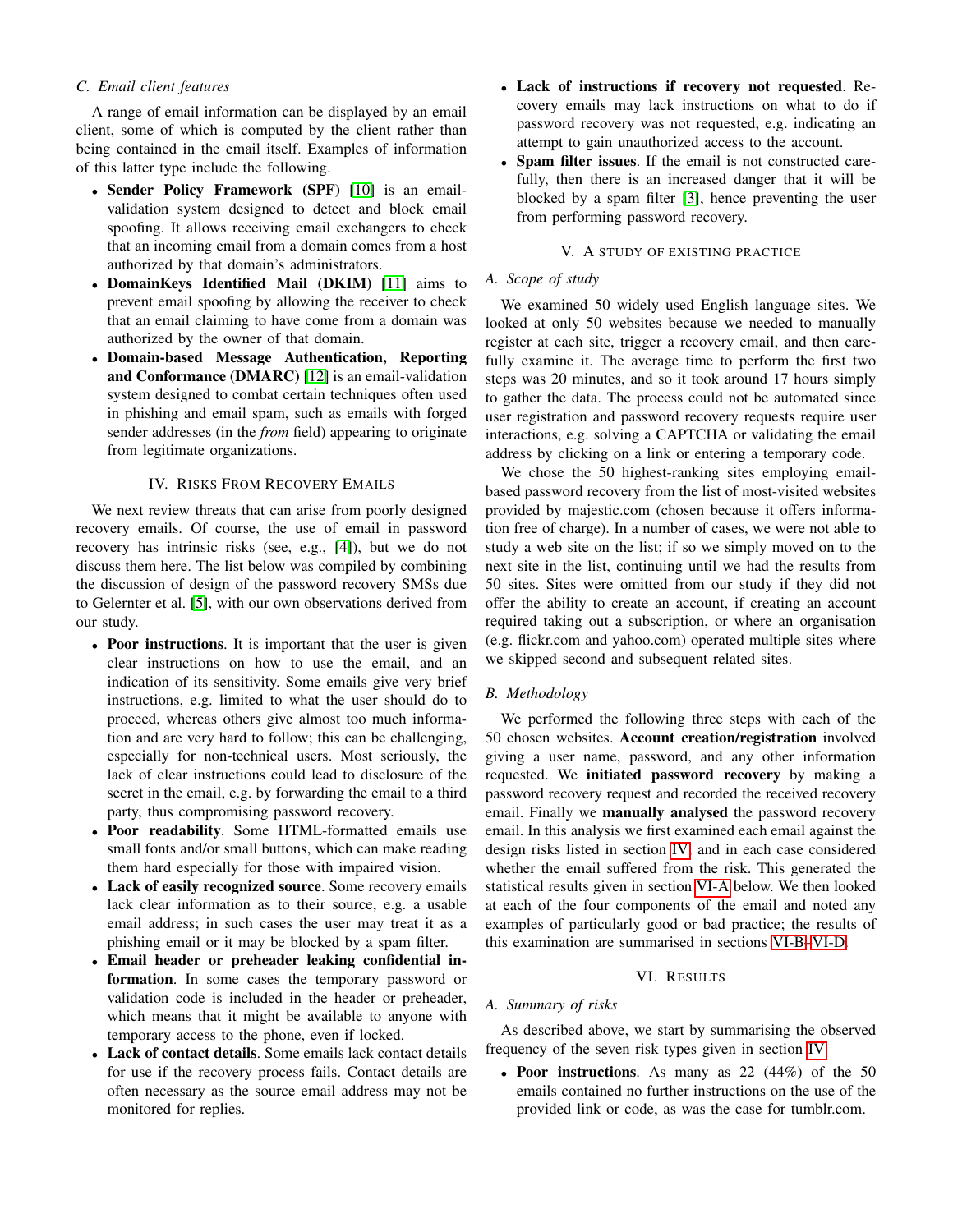- Poor readability. Three  $(6%)$  of the emails used small fonts or condensed blocks of text, giving potential readability issues, e.g. www.ncbi.nlm.hih.gov.
- Lack of easily recognised source. In five (10%) of the cases, the *from* field contained an email address with no obvious link to the originating website making recognition problematic, e.g. dailymail.co.uk uses password@and.co.uk.
- Email header or preheader leaking confidential information. Only six of the 50 emails contained a secret code/temporary password; the others used a link or a combination of code and link; of these six, two (4%) leaked the code via the header or preheader field. These two websites are two of the most widely used sites, i.e. google.com leaked the code via the preheader and facebook.com included the code in the header.
- Lack of contact details. As many as 35 (70%) of the recovery emails did not provide any contact details, e.g. for use in the event of problems, although some of these (e.g. pinterest.com) provided links to web sites for further information (e.g. containing FAQs).
- Lack of instructions if recovery was not requested. 20 (40%) of the emails, including that from google.com, failed to provide any user guidance for the case where the recovery email was not requested.
- Spam filter issues. In our experiment, two (4%) of the emails were routed into a spam folder by the email client, e.g. the email from creativecommons.org. This suggests that the source of these emails could have done more to prevent such an undesirable event.

All 50 of the emails suffered from at least two of the above issues. This suggests that most websites need to improve the design of their recovery emails. Although some the identified issues seem minor, even if they cause a problem in just 1% of recovery attempts this could potentially result in a large number of compromised or unusable accounts.

## <span id="page-3-0"></span>*B. Email header*

We focussed on the *subject* and *from* fields.

*1) subject:* Among the websites we tested, Facebook (see Figs. [2](#page-1-3) and [3\)](#page-3-1) was the only one which included a verification code in the *subject* field. An email client may display the *subject* fields of received emails even when a phone is locked, increasing the risk that the code will be seen by a third party.

*2) from:* This field includes an email address and, optionally, a 'name'.

- If the sender name is absent then the receiver might doubt its legitimacy. Six of the 50 emails did not state the name of the sender in this field, e.g. the www.ibm.com recovery email had *from* field 'ibmacct@us.ibm.com', i.e. without the name of the service. Similar issues arise in SMSbased password recovery [\[5\]](#page-4-6).
- In some cases, the email address did not identify the type of service, i.e. relating to password recovery, e.g. no-reply@tumblr.com.
- Of the 50 recovery emails we examined, 21 (i.e. 42%) were sent from an email address to which replies are not permitted (e.g. noreply@bloomberg.com). Other websites did not use *noreply* but emails to the address bounced, e.g. washingtonpost.com. If a contact email is not provided then this is very unhelpful for users who encounter difficulties; it could also mean that the recovery email is blocked by an email client spam filter.
- Some emails were not constructed in such a way as to pass the SPF, DKIM and DMARC anti-spoofing tests, e.g. ibm.com failed DMARC testing.

# 701283 is your Facebook account recovery code

Facebook <security@facebookmail.com> to me »

Facebook

Hi user

We received a request to reset your Facebook password.

<span id="page-3-1"></span>

## *C. Message body*

28 of the emails contained a personalised user greeting (e.g. a name or email address), whereas others had a generic greeting or none at all. A personalised greeting is to be preferred since it helps reassure the user the email is genuine. Information as to when the request was initiated was included in three of the recovery emails we examined; this helps the user verify that the email corresponds to a legitimate request.

46 of the 50 emails included a URL link for password recovery. We have a number of observations.

- 41 (82%) of the emails did not specify how long the URL would remain valid. As discussed elsewhere [\[4\]](#page-4-5), it is desirable for links to have a short lifetime, since they represent a security risk. Indeed, some tokens were sill valid even three months after the experiment, e.g. creativecommons.org and Bloomberg.com. In other cases the password recovery page was available after token expiry, allowing the user to generate a new token without user authentication, e.g. www.mozilla.org.
- $20$  (40%) of the emails did not give a way of disabling the link in the event of accidental initiation of password recovery, increasing the risk of compromise.
- Many emails require the user to copy and paste the URL into a browser, which can expose the user to phishing attacks. E.g. an attacker could trigger password recovery for the user, and instruct the user to copy the URL in a recovery email into an attacker webpage.

Websites give varying advice for the case that the user did not request recovery. Some, e.g. www.dropbox.com and